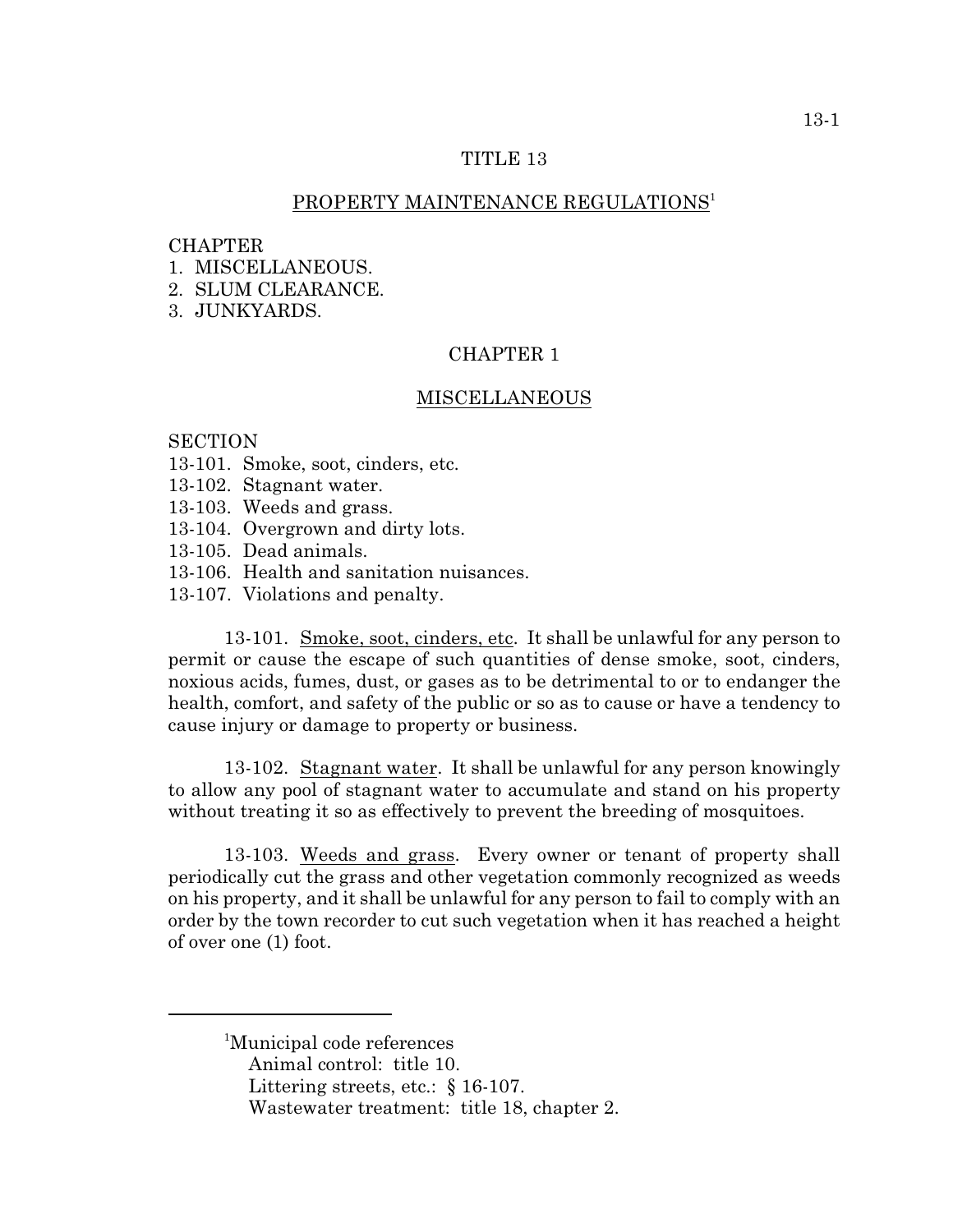13-104. Overgrown and dirty lots. (1) Prohibition. Pursuant to the authority granted to municipalities under Tennessee Code Annotated, § 6-54-113, it shall be unlawful for any owner of record of real property to create, maintain, or permit to be maintained on such property the growth of trees, vines, grass, underbrush and/or the accumulations of debris, trash, litter, or garbage or any combination of the preceding elements so as to endanger the health, safety, or welfare of other citizens or to encourage the infestation of rats and other harmful animals.

(2) Limitation on application. The provisions of this section shall not apply to any parcel of property upon which an owner-occupied residence is located.

(3) Designation of public officer or department. The board of mayor and aldermen shall designate an appropriate department or person to enforce the provisions of this section.

(4) Notice to property owner. It shall be the duty of the department or person designated by the board of mayor and aldermen to enforce this section to serve notice upon the owner of record in violation of subsection (1) above, a notice in plain language to remedy the condition within ten (10) days (or twenty (20) days if the owner of record is a carrier engaged in the transportation of property or is a utility transmitting communications, electricity, gas, liquids, steam, sewage, or other materials), excluding Saturdays, Sundays, and legal holidays. The notice shall be sent by registered or certified United States Mail, addressed to the last known address of the owner of record. The notice shall state that the owner of the property is entitled to a hearing, and shall, at the minimum, contain the following additional information:

(a) A brief statement that the owner is in violation of § 13-104 of the Baileyton Municipal Code, which has been enacted under the authority of Tennessee Code Annotated, § 6-54-113, and that the property of such owner may be cleaned up at the expense of the owner and a lien placed against the property to secure the cost of the clean-up;

(b) The person, office, address, and telephone number of the department or person giving the notice;

(c) A cost estimate for remedying the noted condition, which shall be in conformity with the standards of cost in the town; and

(d) A place wherein the notified party may return a copy of the notice, indicating the desire for a hearing.

(5) Clean-up at property owner's expense. If the property owner of record fails or refuses to remedy the condition within ten (10) days after receiving the notice (twenty (20) days if the owner is a carrier engaged in the transportation of property or is a utility transmitting communications, electricity, gas, liquids, steam, sewage, or other materials), the department or person designated by the board of mayor and aldermen to enforce the provisions of this section shall immediately cause the condition to be remedied or removed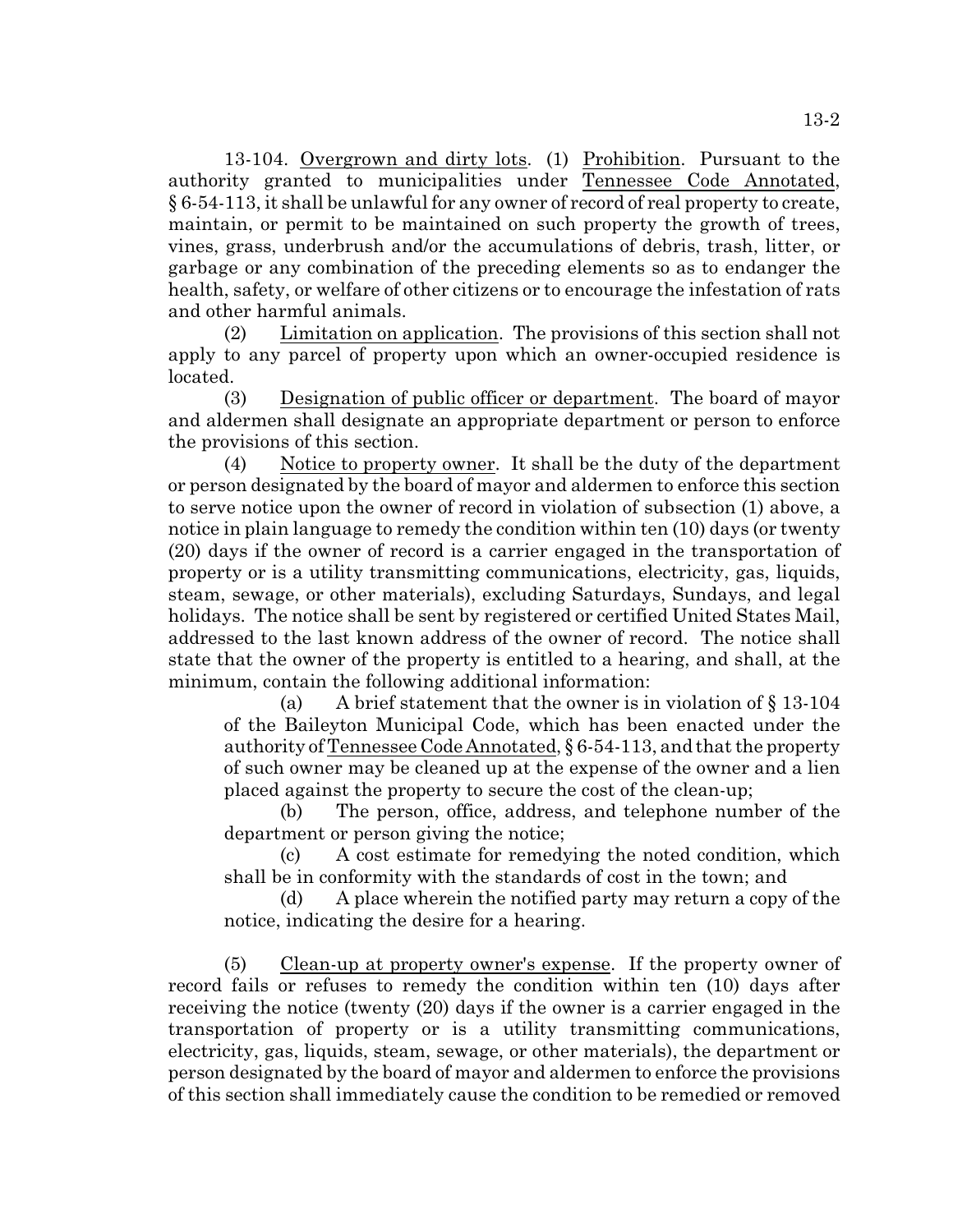at a cost in conformity with reasonable standards, and the cost thereof shall be assessed against the owner of the property. Upon the filing of the notice with the office of the register of deeds in Greene County, the costs shall be a lien on the property in favor of the municipality, second only to liens of the state, county, and municipality for taxes, any lien of the municipality for special assessments, and any valid lien, right, or interest in such property duly recorded or duly perfected by filing, prior to the filing of such notice. These costs shall be placed on the tax rolls of the municipality as a lien and shall be added to property tax bills to be collected at the same time and in the same manner as property taxes are collected. If the owner fails to pay the costs, they may be collected at the same time and in the same manner as delinquent property taxes are collected and shall be subject to the same penalty and interest as delinquent property taxes.

(6) Appeal. The owner of record who is aggrieved by the determination and order of the public officer may appeal the determination and order to the board of mayor and aldermen. The appeal shall be filed with the town recorder within ten (10) days following the receipt of the notice issued pursuant to subsection (3) above. The failure to appeal within this time shall, without exception, constitute a waiver of the right to a hearing.

(7) Judicial review. Any person aggrieved by an order or act of the board of mayor and aldermen under subsection (5) above may seek judicial review of the order or act. The time period established in subsection (4) above shall be stayed during the pendency of judicial review.

(8) Supplemental nature of this section. The provisions of this section are in addition and supplemental to, and not in substitution for, any other provision in the municipal charter, this municipal code of ordinances or other applicable law which permits the town to proceed against an owner, tenant or occupant of property who has created, maintained, or permitted to be maintained on such property the growth of trees, vines, grass, weeds, underbrush and/or the accumulation of the debris, trash, litter, or garbage or any combination of the preceding elements, under its charter, any other provisions of this municipal code of ordinances or any other applicable law.

13-105. Dead animals. Any person owning or having possession of any dead animal not intended for use as food shall promptly bury the same or notify the town recorder and dispose of such animal in such manner as the town recorder shall direct.

13-106. Health and sanitation nuisances. It shall be unlawful for any person to permit any premises owned, occupied, or controlled by him to become or remain in a filthy condition, or permit the use or occupation of same in such a manner as to create noxious or offensive smells and odors in connection therewith, or to allow the accumulation or creation of unwholesome and offensive matter or the breeding of flies, rodents, or other vermin on the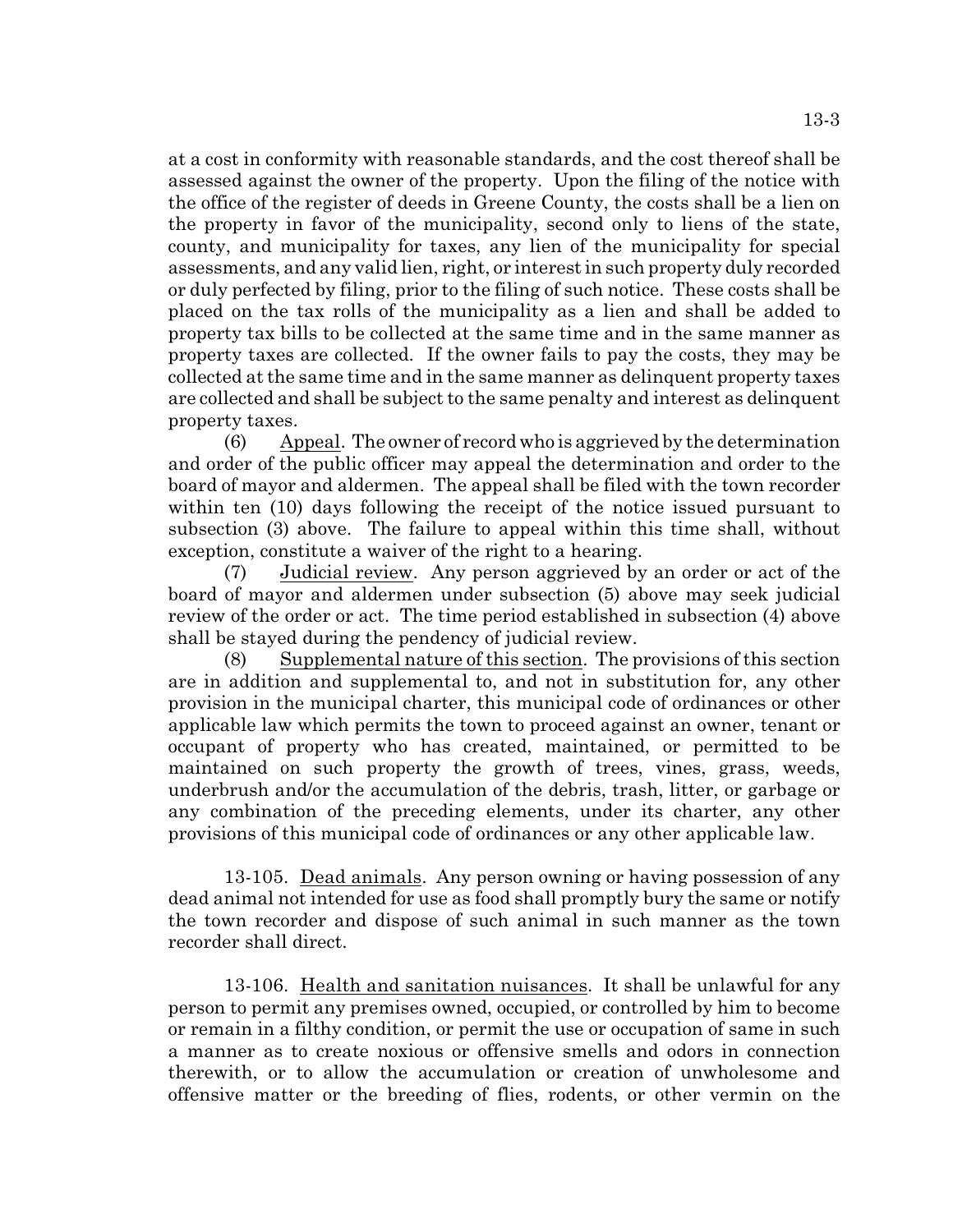premises to the menace of the public health or the annoyance of people residing within the vicinity.

13-107. Violations and penalty. Violations of this chapter shall be subject the offender to a penalty under the general penalty provision of this code. Each day a violation is allowed to continue shall constitute a separate offense.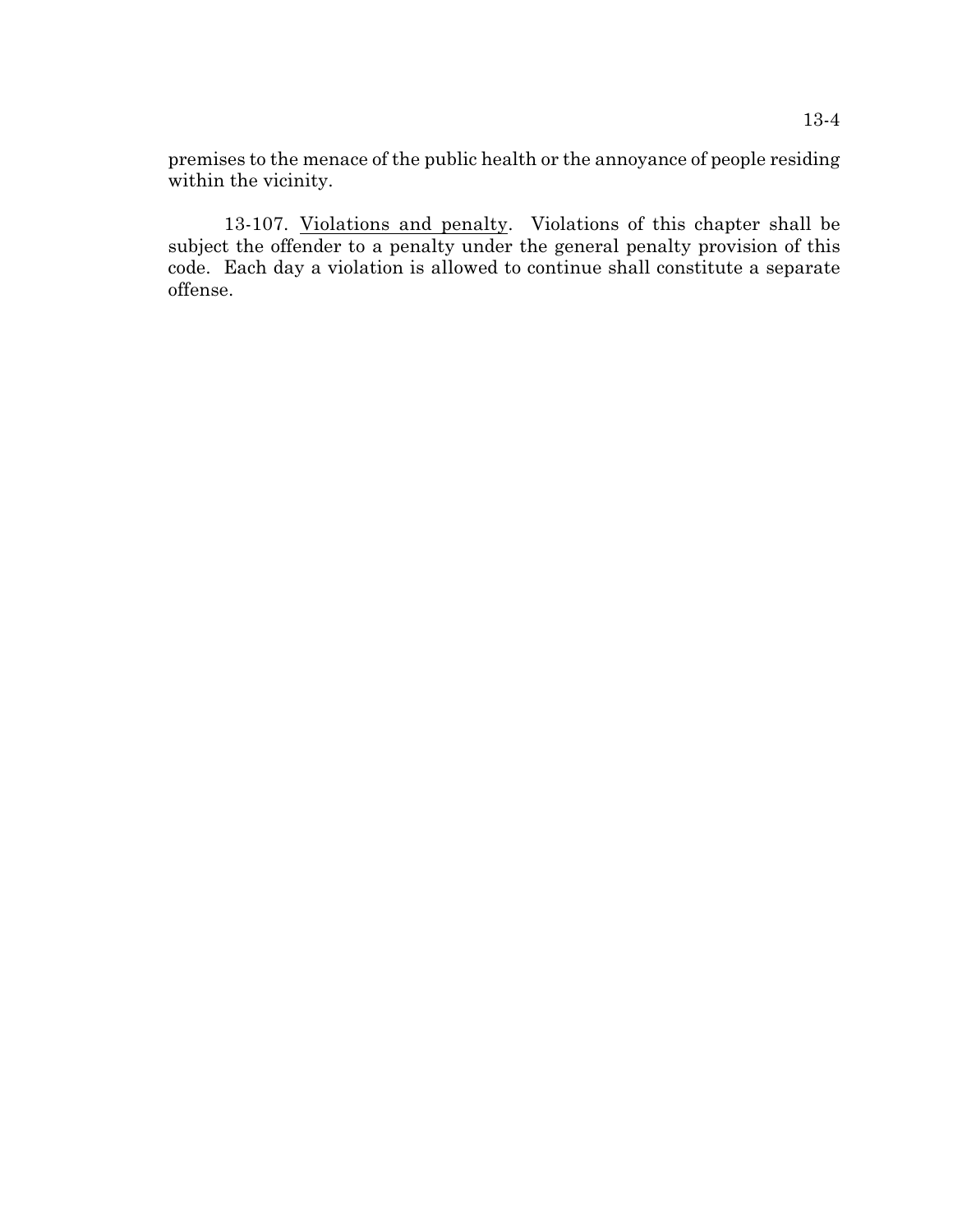### CHAPTER 2

# SLUM CLEARANCE<sup>1</sup>

## **SECTION**

- 13-201. Findings of board.
- 13-202. Definitions.
- 13-203. "Public officer" designated; powers.
- 13-204. Initiation of proceedings; hearings.
- 13-205. Orders to owners of unfit structures.
- 13-206. When public officer may repair, etc.
- 13-207. When public officer may remove or demolish.
- 13-208. Lien for expenses; sale of salvage materials; other powers not limited.
- 13-209. Basis for a finding of unfitness.
- 13-210. Service of complaints or orders.
- 13-211. Enjoining enforcement of orders.
- 13-212. Additional powers of public officer.
- 13-213. Powers conferred are supplemental.
- 13-214. Structures unfit for human habitation deemed unlawful.

13-201. Findings of board. Pursuant to Tennessee Code Annotated, § 13-21-101, et seq., the board of mayor and aldermen finds that there exists in the town structures which are unfit for human occupation due to dilapidation, defects increasing the hazards of fire, accident or other calamities, lack of ventilation, light or sanitary facilities, or due to other conditions rendering such dwellings unsafe or unsanitary, or dangerous or detrimental to the health, safety and morals, or otherwise inimical to the welfare of the residents of the town.

13-202. Definitions. (1) "Dwelling" means any building or structure, or part thereof, used and occupied for human occupation or use or intended to be so used, and includes any outhouses and appurtenances belonging thereto or usually enjoyed therewith.

(2) "Governing body" shall mean the board of mayor and aldermen charged with governing the town.

(3) "Municipality" shall mean the Town of Baileyton, Tennessee, and the areas encompassed within existing town limits or as hereafter annexed.

(4) "Owner" shall mean the holder of title in fee simple and every mortgagee of record.

<sup>1</sup>State law reference

Tennessee Code Annotated, title 13, chapter 21.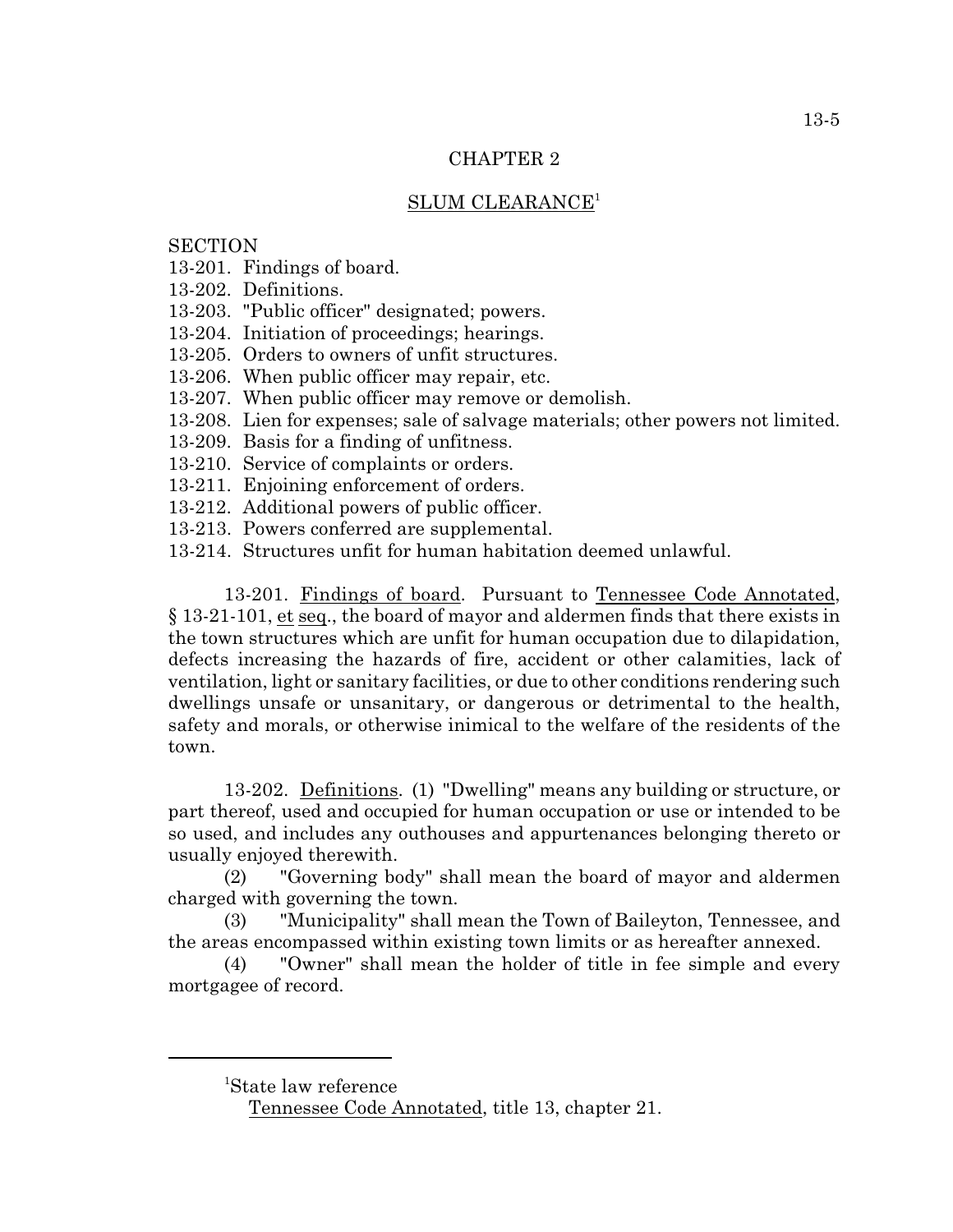(5) "Parties in interest" shall mean all individuals, associations, corporations and others who have interests of record in a dwelling and any who are in possession thereof.

(6) "Place of public accommodation" means any building or structure in which goods are supplied or services performed, or in which the trade of the general public is solicited.

(7) "Public authority" shall mean any housing authority or any officer who is in charge of any department or branch of the government of the town or state relating to health, fire, building regulations, or other activities concerning structures in the town.

(8) "Public officer" means any officer or officers of a municipality or the executive director or other chief executive officer of any commission or authority established by such municipality or jointly with any other municipality who is authorized by this chapter to exercise the power prescribed herein and pursuant to Tennessee Code Annotated, § 13-21-101, et seq.

(9) "Structure" means any dwelling or place of public accommodation or vacant building or structure suitable as a dwelling or place of public accommodation.

13-203. "Public officer" designated; powers. There is hereby designated and appointed a "public officer," to be the second of the town, to exercise the powers prescribed by this chapter, which powers shall be supplemental to all others held by the

13-204. Initiation of proceedings; hearings. Whenever a petition is filed with the public officer by a public authority or by at least five (5) residents of the town charging that any structure is unfit for human occupancy or use, or whenever it appears to the public officer (on his own motion) that any structure is unfit for human occupation or use, the public officer shall, if his preliminary investigation discloses a basis for such charges, issue and cause to be served upon the owner of, and parties in interest of, such structure a complaint stating the charges in that respect and containing a notice that a hearing will be held before the public officer (or his designated agent) at a place therein fixed, not less than ten (10) days nor more than thirty (30) days after the service of the complaint; and the owner and parties in interest shall have the right to file an answer to the complaint and to appear in person, or otherwise, and give testimony at the time and place fixed in the complaint; and the rules of evidence prevailing in court of law or equity shall not be controlling in hearings before the public officer.

13-205. Orders to owners of unfit structures. If, after such notice and hearing as provided for in the preceding section, the public officer determines that the structure under consideration is unfit for human occupation or use, he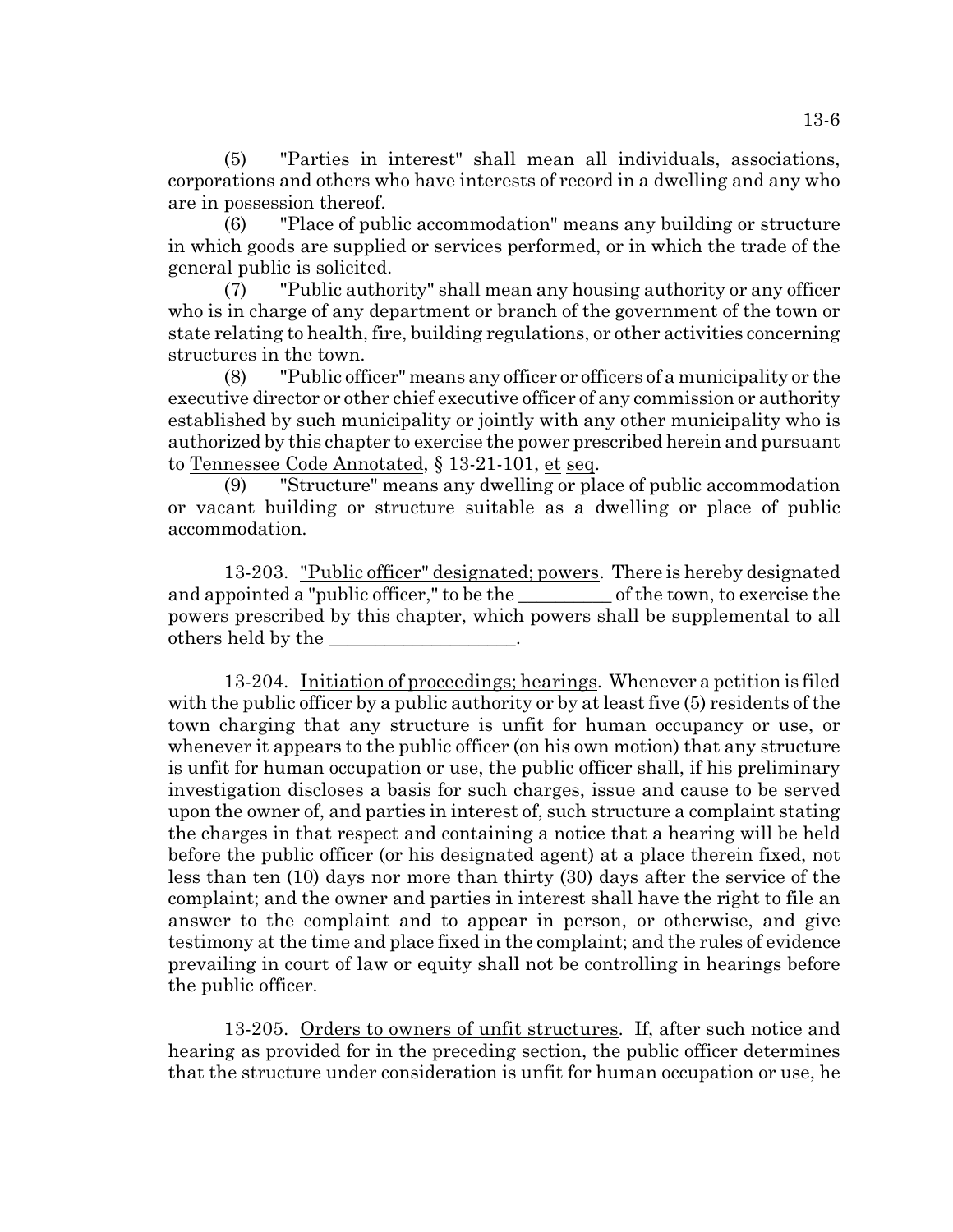shall state in writing his finding of fact in support of such determination and shall issue and cause to be served upon the owner thereof an order:

(1) if the repair, alteration or improvement of the structure can be made at a reasonable cost in relation to the value of the structure (not exceeding fifty percent [50%] of the reasonable value), requiring the owner, within the time specified in the order, to repair, alter, or improve such structure to render it fit for human occupation or use or to vacate and close the structure for human occupation or use; or

 $(2)$  if the repair, alteration or improvement of said structure cannot be made at a reasonable cost in relation to the value of the structure (not to exceed fifty percent [50%] of the value of the premises), requiring the owner within the time specified in the order, to remove or demolish such structure.

13-206. When public officer may repair, etc. If the owner fails to comply with the order to repair, alter, or improve or to vacate and close the structure as specified in the preceding section hereof, the public officer may cause such structure to be repaired, altered, or improved, or to be vacated and closed; and the public officer may cause to be posted on the main entrance of any dwelling so closed, a placard with the following words: "This building is unfit for human occupation or use. The use or occupation of this building for human occupation or use is prohibited and unlawful."

13-207. When public officer may remove or demolish. If the owner fails to comply with an order, as specified above, to remove or demolish the structure, the public officer may cause such structure to be removed and demolished.

13-208. Lien for expenses; sale of salvaged materials; other powers not limited. The amount of the cost of such repairs, alterations or improvements, or vacating and closing, or removal or demolition by the public officer shall be assessed against the owner of the property, and shall upon the filing of the notice with the office of the register of deeds of Greene County, be a lien on the property in favor of the municipality, second only to liens of the state, county and municipality for taxes, any lien of the municipality for special assessments, and any valid lien, right, or interest in such property duly recorded or duly perfected by filing, prior to the filing of such notice. These costs shall be collected by the municipal tax collector or county trustee at the same time and in the same manner as property taxes are collected. If the owner fails to pay the costs, they may be collected at the same time and in the same manner as delinquent property taxes are collected and shall be subject to the same penalty and interest as delinquent property taxes. In addition, the municipality may collect the costs assessed against the owner through an action for debt filed in any court of competent jurisdiction. The municipality may bring one (1) action for debt against more than one or all of the owners of properties against whom said costs have been assessed and the fact that multiple owners have been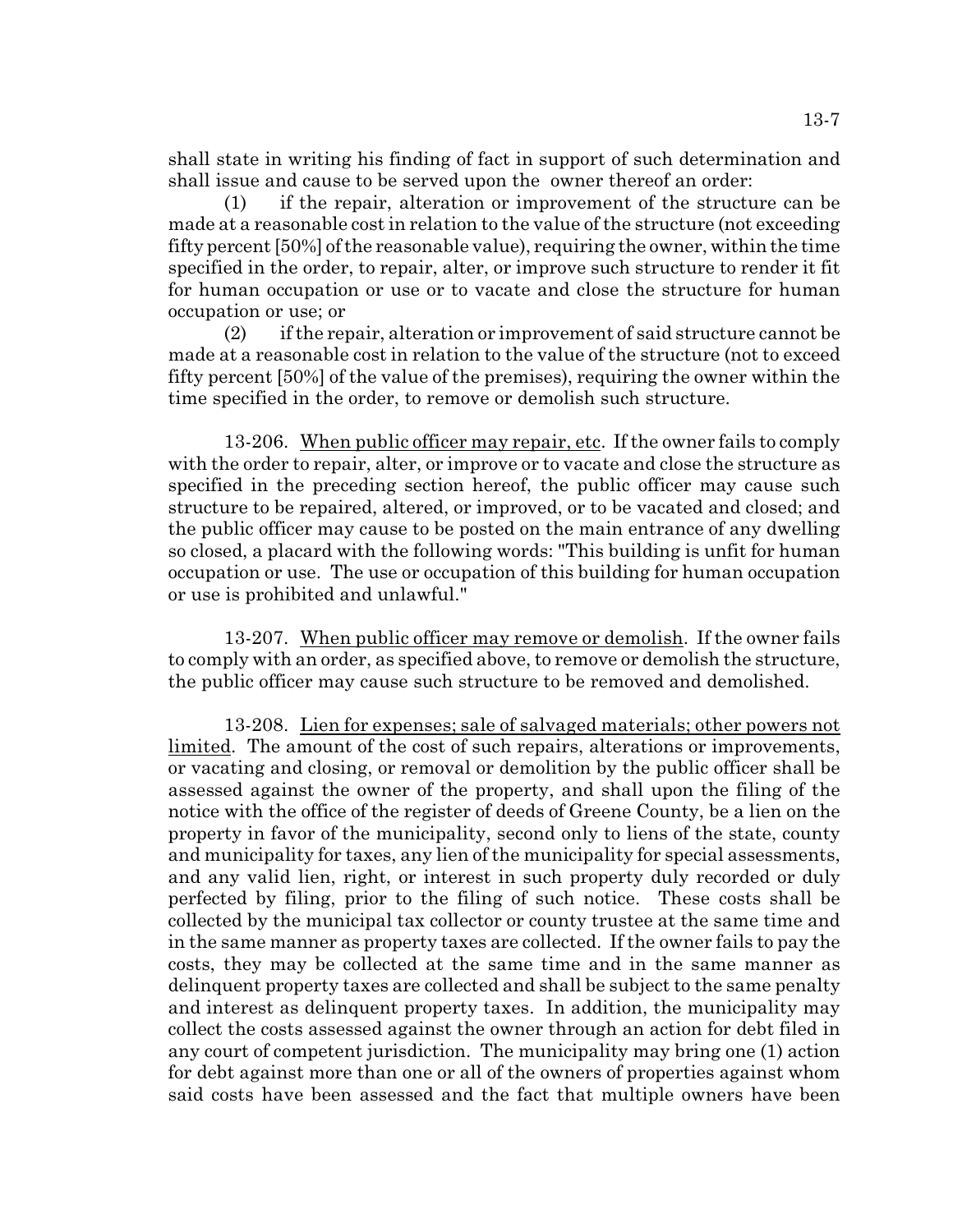13-8

joined in one (1) action shall not be considered by the court as a misjoinder of parties. If the structure is removed or demolished by the public officer, he shall sell the materials of such structure and shall credit the proceeds of such sale against the cost of the removal or demolition, and any balance remaining shall be deposited in the chancery court of Greene County by the public officer, shall be secured in such manner as may be directed by such court, and shall be disbursed by such court to the person found to be entitled thereto by final order or decree of such court. Nothing in this section shall be construed to impair or limit in any way the power of the Town of Baileyton to define and declare nuisances and to cause their removal or abatement, by summary proceedings or otherwise.

13-209. Basis for a finding of unfitness. The public officer defined herein shall have the power and may determine that a structure is unfit for human occupation and use if he finds that conditions exist in such structure which are dangerous or injurious to the health, safety or morals of the occupants or users of such structure, the occupants or users of neighboring structures or other residents of the Town of Baileyton. Such conditions may include the following (without limiting the generality of the foregoing): defects therein increasing the hazards of fire, accident, or other calamities; lack of adequate ventilation, light, or sanitary facilities; dilapidation; disrepair; structural defects; or uncleanliness.

13-210. Service of complaints or orders. Complaints or orders issued by the public officer pursuant to this chapter shall be served upon persons, either personally or by registered mail, but if the whereabouts of such persons are unknown and the same cannot be ascertained by the public officer in the exercise of reasonable diligence, and the public officer shall make an affidavit to that effect, then the serving of such complaint or order upon such persons may be made by publishing the same once each week for two (2) consecutive weeks in a newspaper printed and published in the town. In addition, a copy of such complaint or order shall be posted in a conspicuous place on premises affected by the complaint or order. A copy of such complaint or order shall also be filed for record in the Register's Office of Green County, Tennessee, and such filing shall have the same force and effect as other lis pendens notices provided by law.

13-211. Enjoining enforcement of order. Any person affected by an order issued by the public officer served pursuant to this chapter may file a bill in chancery court for an injunction restraining the public officer from carrying out the provisions of the order, and the court may, upon the filing of such suit, issue a temporary injunction restraining the public officer pending the final disposition of the cause; provided, however, that within sixty (60) days after the posting and service of the order of the public officer, such person shall file such bill in the court.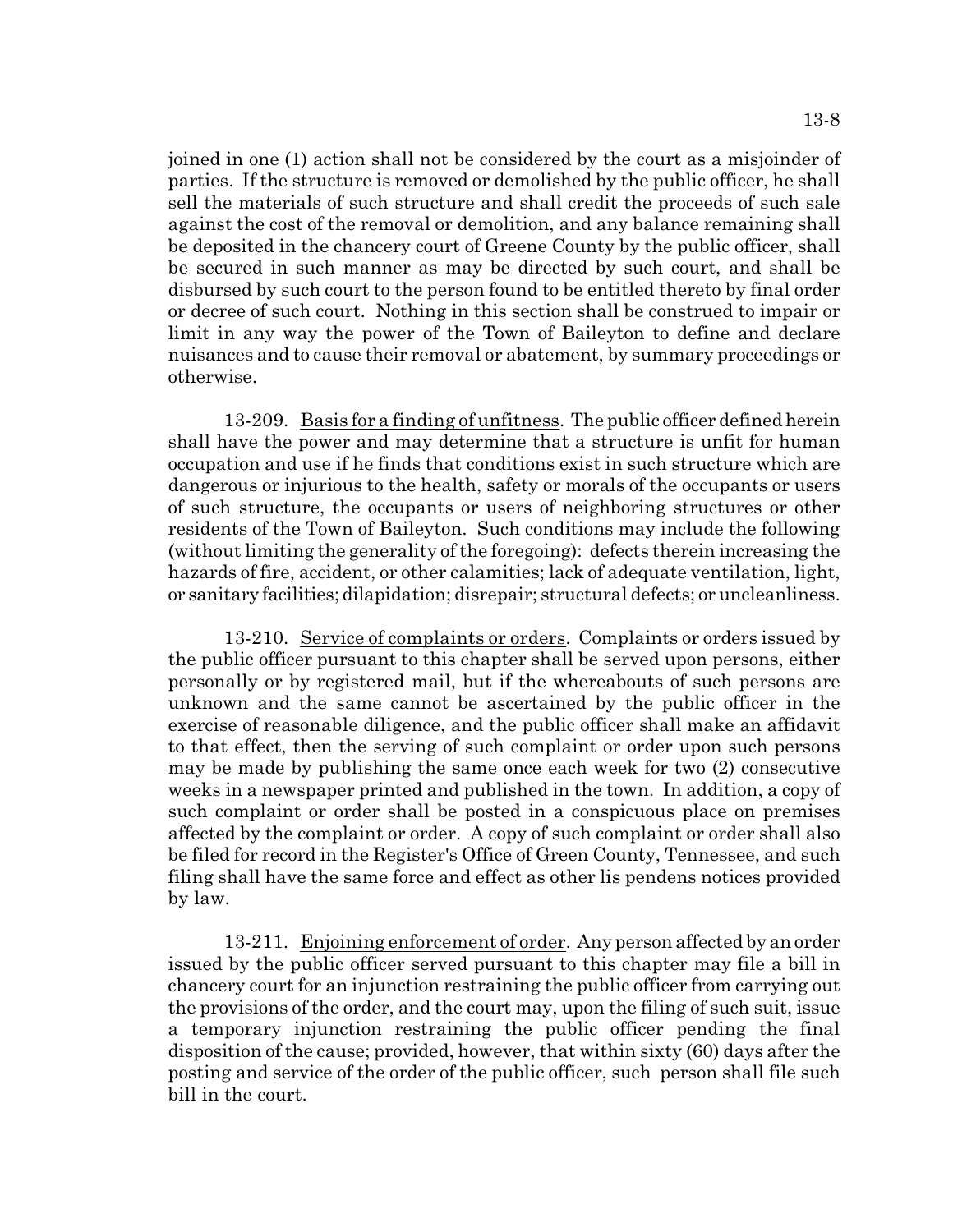The remedy provided herein shall be the exclusive remedy and no person affected by an order of the public officer shall be entitled to recover any damages for action taken pursuant to any order of the public officer, or because of noncompliance by such person with any order of the public officer.

13-212. Additional powers of public officer. The public officer, in order to carry out and effectuate the purposes and provisions of this chapter, shall have the following powers in addition to those otherwise granted herein:

(1) To investigate conditions of the structures in the town in order to determine which structures therein are unfit for human occupation or use;

(2) To administer oaths, affirmations, examine witnesses and receive evidence;

(3) To enter upon premises for the purpose of making examination, provided that such entry shall be made in such manner as to cause the least possible inconvenience to the persons in possession;

(4) To appoint and fix the duties of such officers, agents and employees as he deems necessary to carry out the purposes of this chapter; and

(5) To delegate any of his functions and powers under this chapter to such officers and agents as he may designate.

13-213. Powers conferred are supplemental. This chapter shall not be construed to abrogate or impair the powers of the town with regard to the enforcement of the provisions of its charter or any other ordinances or regulations, nor to prevent or punish violations thereof, and the powers conferred by this chapter shall be in addition and supplemental to the powers conferred by the charter and other laws.

13-214. Structures unfit for human habitation deemed unlawful. It shall be unlawful for any owner of record to create, maintain or permit to be maintained in the town structures which are unfit for human occupation due to dilapidation, defects increasing the hazards of fire, accident or other calamities, lack of ventilation, light or sanitary facilities, or due to other conditions rendering such dwellings unsafe or unsanitary, or dangerous or detrimental to the health, safety and morals, or otherwise inimical to the welfare of the residents of the town.

Violations of this section shall subject the offender to a penalty under the general penalty provision of this code. Each day a violation is allowed to continue shall constitute a separate offense.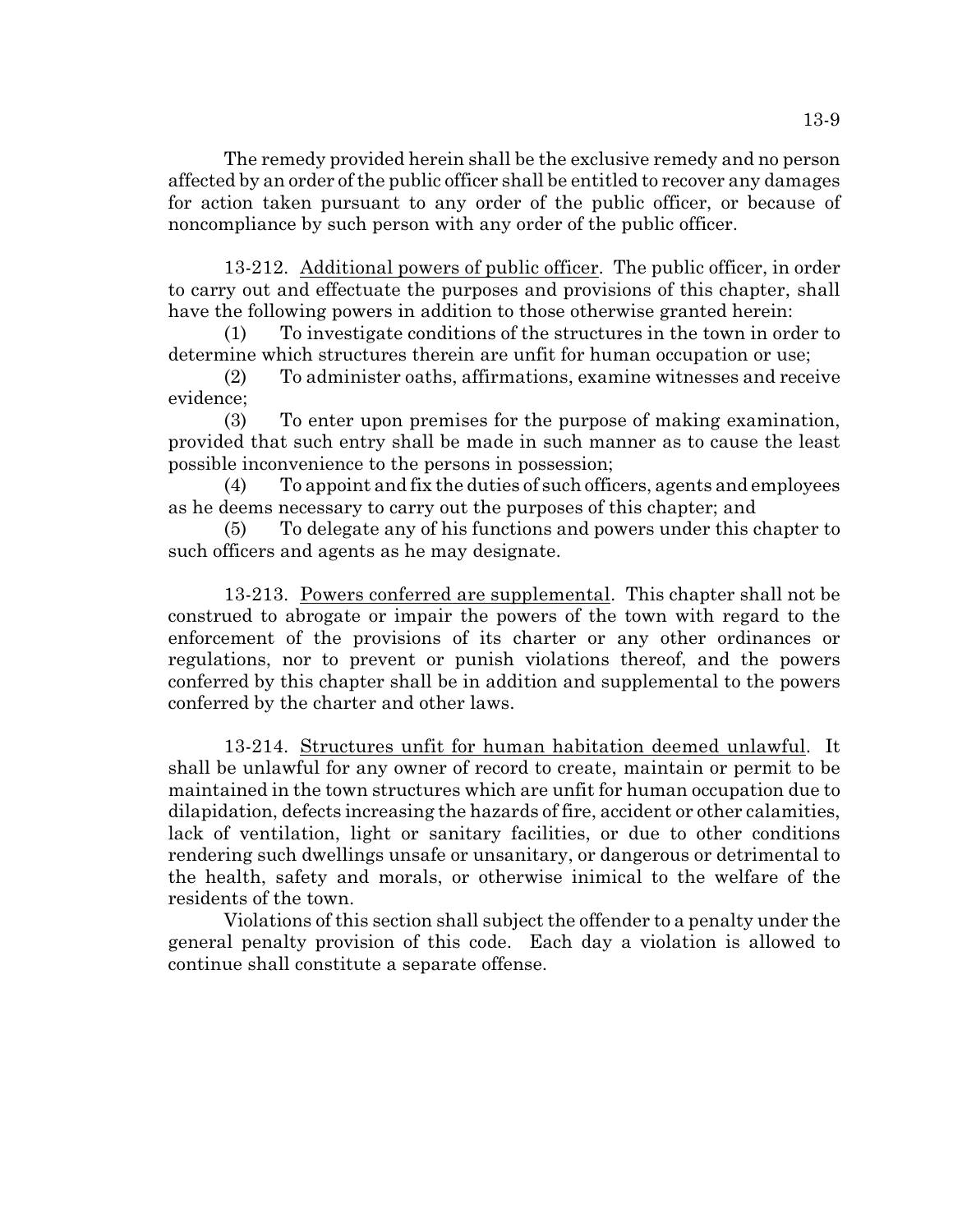### CHAPTER 3

## JUNKYARDS<sup>1</sup>

### **SECTION**

- 13-301. Definitions.
- 13-302. Junkyard screening.
- 13-303. Screening methods.
- 13-304. Requirements for effective screening.
- 13-305. Maintenance of screens.
- 13-306. Utilization of highway right-of-way.
- 13-307. Non-conforming junkyards.
- 13-308. Permits and fees.
- 13-309. Violations and penalty.

13-301. Definitions. (1) "Junk" shall mean old or scrap copper, brass, rope, rags, batteries, paper, trash, rubber, debris, waste, or junked, dismantled, or wrecked automobiles, trucks, vehicles of all kinds, or parts thereof, iron, steel, and other old or scrap ferrous or nonferrous material.

(2) "Junkyard" shall mean an establishment or place of business which is maintained, operated, or used for storing, keeping, buying, or selling junk, or for the maintenance or operation of an automobile graveyard. This definition includes scrap metal processors, used auto parts yards, yards providing temporary storage of automobile bodies or parts awaiting disposal as a normal part of the business operation when the business will continually have like materials located on the premises, garbage dumps, sanitary landfills, and recycling centers.

(3) "Recycling center" means an establishment, place of business, facility or building which is maintained, operated, or used for the storing, keeping, buying, or selling of newspaper or used food or beverage containers or plastic containers for the purpose of converting such items into a usable product.

(4) "Person" means any individual, firm, agency, company, association, partnership, business trust, joint stock company, body politic, or corporation.

(5) "Screening" means the use of plantings, fencing, natural objects, and other appropriate means which screen any deposit of junk so that the junk is not visible from the highways and streets of the town.

13-302. Junkyard screening. Every junkyard shall be screened or otherwise removed from view by its owner or operator in such a manner as to bring the junkyard into compliance with this chapter.

<sup>&</sup>lt;sup>1</sup>Municipal code reference

Refuse and trash disposal: title 17.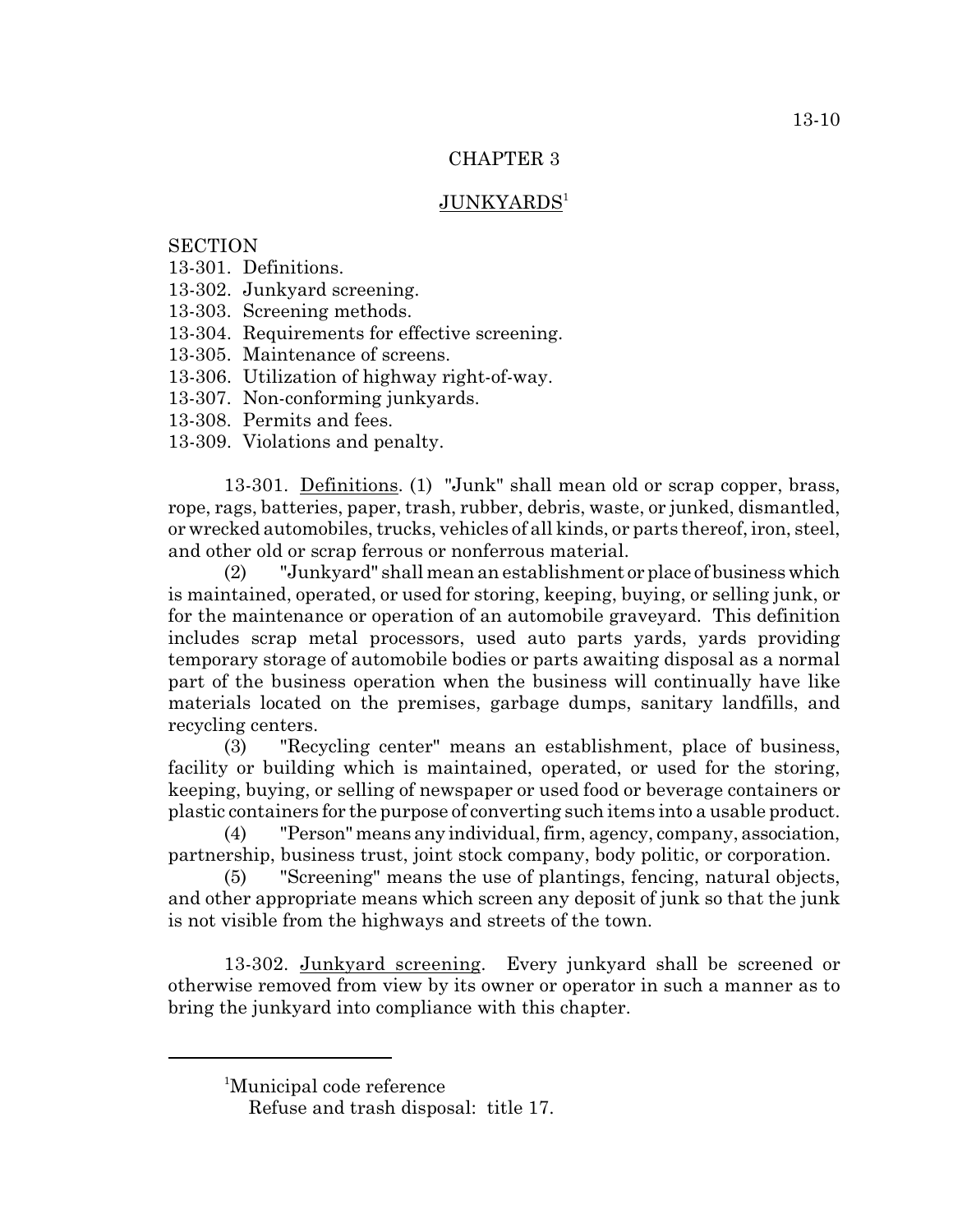13-303. Screening methods. The following methods and materials for screening are given for consideration only:

(1) Landscape planting. The planting of trees, shrubs, etc., of sufficient size and density to provide a year-round effective screen. Plants of the evergreen variety are recommended.

(2) Earth grading. The construction of earth mounds which are graded, shaped, and planted to a natural appearance.

(3) Architectural barriers. The utilization of:

(a) Panel fences made of metal, plastic, fiberglass, or plywood.

(b) Wood fences of vertical or horizontal boards using durable woods such as western cedar or redwood or others treated with a preservative.

(c) Walls of masonry, including plain or ornamented concrete block, brick, stone, or other suitable materials.

(4) Natural objects. Naturally occurring rock outcrops, woods, earth mounds, etc., may be utilized for screening or used in conjunction with fences, plantings, or other appropriate objects to form an effective screen.

13-304. Requirements for effective screening. Screening may be accomplished using natural objects, earth mounds, landscape plantings, fences, or other appropriate materials used singly or in combination as approved by the town. The effect of the completed screening must be the concealment of the junkyard from view on a year-round basis.

(1) Screens which provide a "see-through" effect when viewed from a moving vehicle shall not be acceptable.

(2) Open entrances through which junk materials are visible from the main traveled way shall not be permitted except where entrance gates, capable of concealing the junk materials when closed, have been installed. Entrance gates must remain closed from sundown to sunrise.

(3) Screening shall be located on private property and not on any part of the highway right-of-way.

(4) At no time after the screen is established shall junk be stacked or placed high enough to be visible above the screen nor shall junk be placed outside of the screened area.

13-305. Maintenance of screens. The owner or operator of the junkyard shall be responsible for maintaining the screen in good repair to insure the continuous concealment of the junkyard. Damaged or dilapidated screens, including dead or diseased plantings, which permit a view of the junk within shall render the junkyard visible and shall be in violation of this code and shall be replaced as required by the town.

If not replaced within sixty (60) days the town may replace said screening and require payment upon demand.